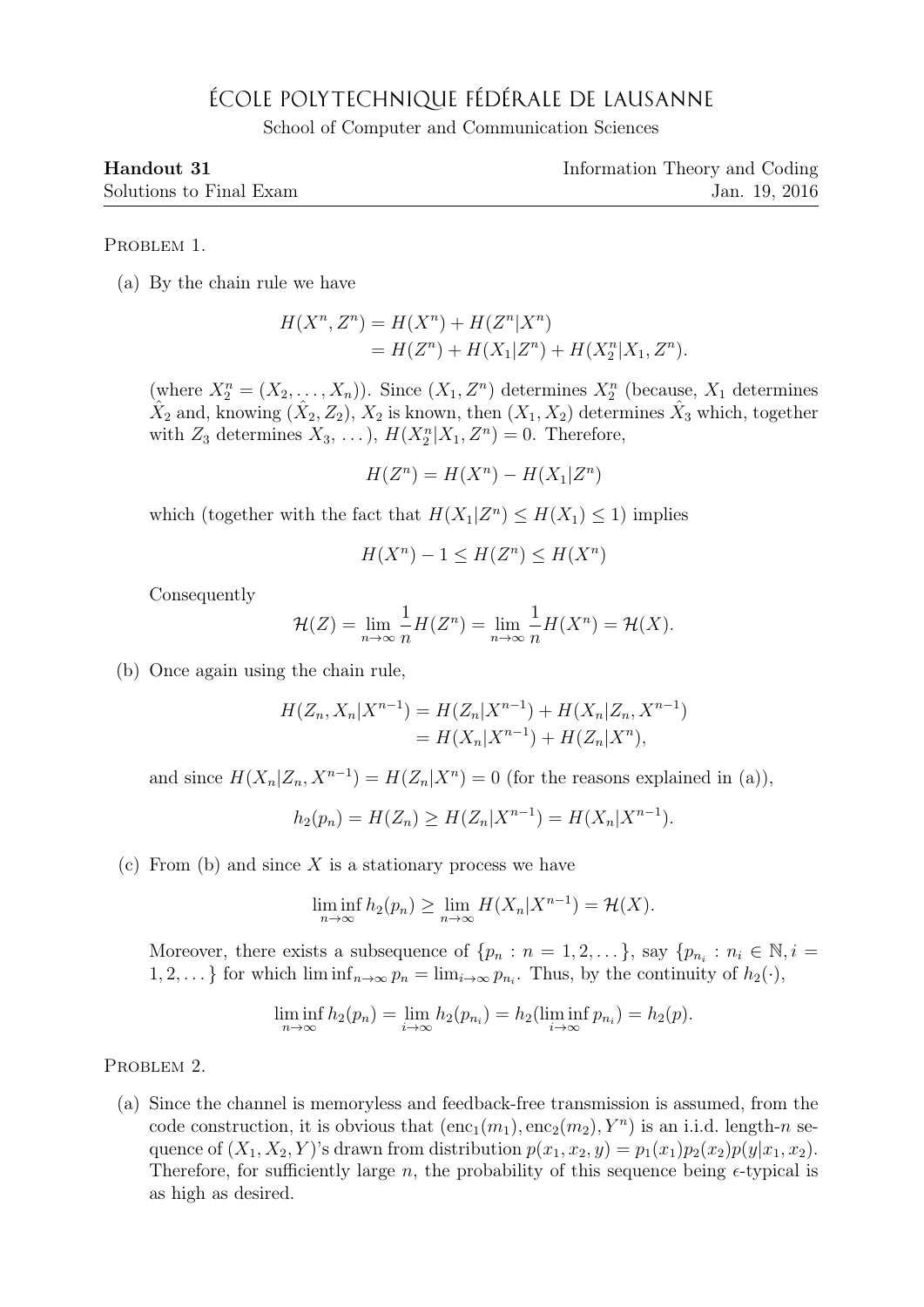- (b) Now,  $(\text{enc}_1(\tilde{m}_1), \text{enc}_2(m_2), Y^n)$  is an i.i.d. sequence (of length *n*) whose components are distributed according to  $p_1(x_1)p(y, x_2)$  where  $p(y, x_2) = \sum_{x_1'} p_1(x_1')p_2(x_2)p(y|x_1', x_2)$ .
- (c) Pr{ $(\text{enc}_1(\tilde{m}_1), \text{enc}_2(m_2), Y^n) \in T$ } is the probability of a length n i.i.d. sequence  $X_1^n$ whose elements have distribution  $p_1$  being jointly  $\epsilon$ -typical (with respect to the distribution  $p_1(x_1)p(y, x_2|x_1)$  where  $p(y, x_2|x_1) = p(x_2)p(y|x_1, x_2)$  with an independent length n sequence of  $(X_2, Y)$ 's drawn from distribution  $p(y, x_2)$  (defined in (b)). Thus,

 $Pr\{(\text{enc}_1(\tilde{m}_1), \text{enc}_2(m_2), Y^n) \in T\} = 2^{-nI(X_1, X_2Y)}$ .

(In the course we have seen this result for two random variables  $X$  and  $Y$ ; it is obvious that we can replace X by  $X_1$  and Y by  $(X_2, Y)$  to derive the above result).

(d) From (a) we know that the probability of the correct message  $m_1$  not being in the list of typical  $m_1$ 's at decoder 2 is small, say at most  $\epsilon/2$ .

From (c), the probability of each incorrect  $\tilde{m}_1$  being on that list (at decoder 2) is equal (up to sub-exponential factors) to  $2^{-nI(X_1;X_2Y)}$ . Since there are  $M-1 \leq 2^{nR_1}$ such  $\tilde{m}_1$ 's, the probability of having *an* incorrect message on the list is, by the union bound, at most  $2^{n[R_1-I(X_1;X_2Y)]}$  which is exponentially small in n provided that  $R_1$  <  $I(X_1; X_2Y)$ . Thus, for large enough n, this probability is also smaller than  $\epsilon/2$ .

Consequently, the average probability of decoding error at decoder 2 is at most  $\epsilon$ provided that  $R_1 < I(X_1, X_2Y)$ .

By symmetry, the average probability of decoding error at decoder 1 is smaller than  $\epsilon$  if  $R_2 < I(X_2, X_1, Y)$ .

Since the average probability of error (over the generation of codebooks) is small (for rate pairs  $(R_1, R_2)$  satisfying  $R_1 < I(X_1; Y, X_2)$  and  $R_2 < I(X_2; Y, X_1)$ , there exists a pair of codebooks of rates  $(R_1, R_2)$  in the ensemble for which the average error probability is small, thus such  $(R_1, R_2)$ 's are achievable.

(e) Firstly note that since  $X_1$  and  $X_2$  are independent,  $I(X_1; YX_2) = I(X_1; Y|X_2)$  (similarly  $I(X_2; YX_1) = I(X_2; Y|X_1)$ .

Since  $Y = X_1 \times X_2$ , conditioned on  $\{X_2 = 0\}$ , Y contains no information about  $X_1$ , whereas conditioned on  $\{X_2 = 1\}$ ,  $Y = X_1$ . Thus, assuming  $Pr\{X_1 = 1\} = p_1$  and  $Pr{X_2 = 1} = p_2,$ 

$$
I(X_1; Y | X_2) = \Pr\{X_2 = 0\} I(X_1; Y | X_2 = 0) + \Pr\{X_2 = 1\} I(X_1; Y | X_2 = 1)
$$
  
= 0 + p<sub>2</sub>h<sub>2</sub>(p<sub>1</sub>)

where  $h_2(\cdot)$  is the binary entropy function. Similarly it follows that

$$
I(X_2; Y|X_1) = p_1 h_2(p_2).
$$

Suppose  $p_1 = p_2 = p$ , then all rates  $(R_1, R_2)$  satisfying

$$
R_1 < ph_2(p) \qquad R_2 < ph_2(p)
$$

are achievable. In particular,  $ph_2(p) \geq \frac{1}{2}$  $\frac{1}{2}$  for some  $p \geq \frac{1}{2}$  $\frac{1}{2}$  (it evaluates to  $\frac{1}{2}$  at  $p = \frac{1}{2}$ but it is increasing, so it will go above  $\frac{1}{2}$  as p increases). The set of achievable rate pairs corresponding to such p's violate  $R_1 + R_2 < 1$ .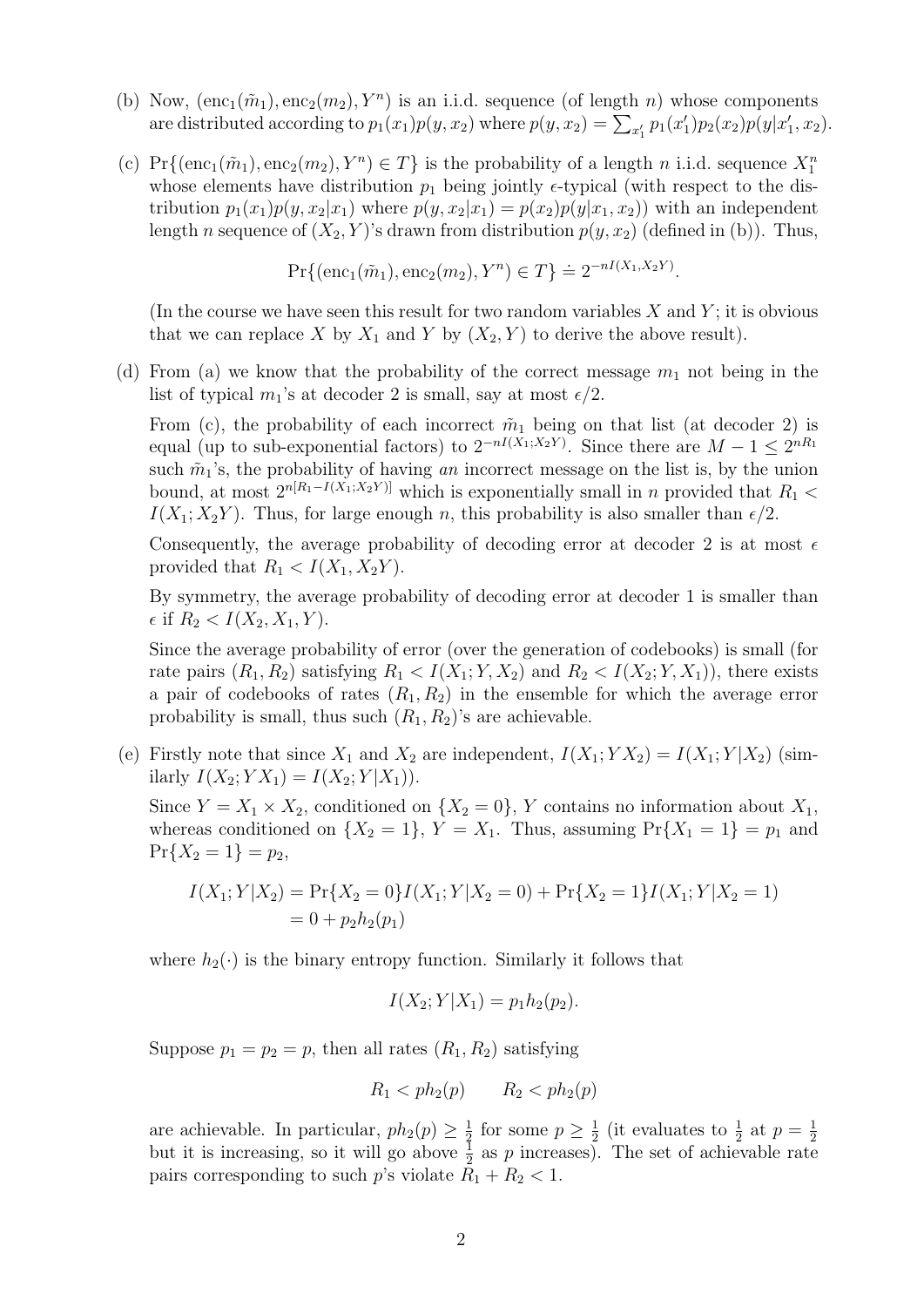PROBLEM 3.

- (a) For large enough n,  $(X^n, Y^n)$  is jointly e-typical with respect to the distribution  $p(x, y)$ . Thus, the chance of the true sequence  $X<sup>n</sup>$  not appearing on Bob's list vanishes as n gets large.
- (b) For an  $\epsilon$ -typical sequence  $y^n$ ,  $p(y^n) \leq 2^{-n(1-\epsilon)H(Y)}$ . Similarly, for jointly  $\epsilon$ -typical sequences  $(x^n, y^n)$ ,  $p(x^n, y^n) \geq 2^{-n(1+\epsilon)H(X,Y)}$ . We, then, have

$$
2^{-n(1-\epsilon)H(Y)} \ge p(y^n)
$$
  
= 
$$
\sum_{x^n} p(x^n, y^n)
$$
  

$$
\ge \sum_{\substack{x^n:\\(x^n, y^n) \in T_{\epsilon}}} p(x^n, y^n)
$$
  

$$
\ge |\{x^n : (x^n, y^n) \in T_{\epsilon}\}| 2^{-n(1+\epsilon)H(X,Y)},
$$

where  $T_{\epsilon}$  denotes the set of jointly typical  $(x^n, y^n)$ 's. Therefore, by noticing that  $(1+\epsilon)H(X,Y) - (1-\epsilon)H(Y) = (1+\epsilon)H(X|Y) + 2\epsilon H(Y)$ , for an  $\epsilon$ -typical  $y^n$ ,

$$
|\{x^n:(x^n,y^n)\in T_{\epsilon}\}|\le 2^{n[(1+\epsilon)H(X|Y)+2\epsilon H(Y)]}\approx 2^{nH(X|Y)}.
$$

(c) Given a typical sequence  $y^n$ ,  $x^n$  appears on Bob's list if  $(x^n, y^n)$  is typical and  $\text{label}(x^n) = \text{label}(x^n)$  (where  $x_0^n$  is the true sequence which we assume to be typical as well – otherwise Bob will not receive any label from Alice). The number of wrong sequences is thus

$$
N_w(x_0^n, y^n) := \sum_{\substack{x^n : \\ (x^n, y^n) \in T_{\epsilon} \\ x^n \neq x_0^n}} \mathbf{1}\{\text{label}(x^n) = \text{label}(x_0^n)\}.
$$

Since the labels are assigned independently and uniformly from  $\{1, \ldots, 2^{nR}\},$ 

 $E[\mathbf{1}\{\text{label}(x^n) = \text{label}(x^n)\}] = \Pr{\text{label}(x^n) = \text{label}(x^n)\} = 2^{-nR}$  (if  $x^n \neq x_0^n$ ).

Consequently, using (b) we have:

$$
E[N_w(x_0^n, y^n)] = |\{x^n : (x^n, y^n) \in T_{\epsilon}\} \setminus \{x_0^n\}| 2^{-nR} \le 2^{-n[R - (H(X|Y) + \delta)]},
$$

for some  $\delta = \delta(\epsilon)$  which goes to 0 as  $\epsilon \to 0$ .

(d) A decoding error will happen if either  $(X^n, Y^n)$  are atypical or they are typical but Bob's list has more than one element. In other words,

$$
\Pr\{\text{error}\} = \Pr\{(X^n, Y^n) \notin T_{\epsilon}\} + \Pr\{(X^n, Y^n) \in T_{\epsilon}, N_w(X^n, Y^n) \ge 1\}.
$$

The first term on the right-hand-side of the above goes to 0 as  $n$  gets large (independent of  $R$ ). For the second term we have

$$
\Pr\{(X^n, Y^n) \in T_{\epsilon}, N_w(X^n, Y^n) \ge 1\} \\
= \Pr\{(X^n, Y^n) \in T_{\epsilon}\} \Pr\{N_w(X^n, Y^n) \ge 1 | (X^n, Y^n) \in T_{\epsilon}\} \\
\le \Pr\{N_w(X^n, Y^n) \ge 1 | (X^n, Y^n) \in T_{\epsilon}\} \\
\stackrel{(*)}{\le} E[N_w(X^n, Y^n) | (X^n, Y^n) \in T_{\epsilon}] \\
\le 2^{-n[R - H(X|Y) - \delta]},
$$